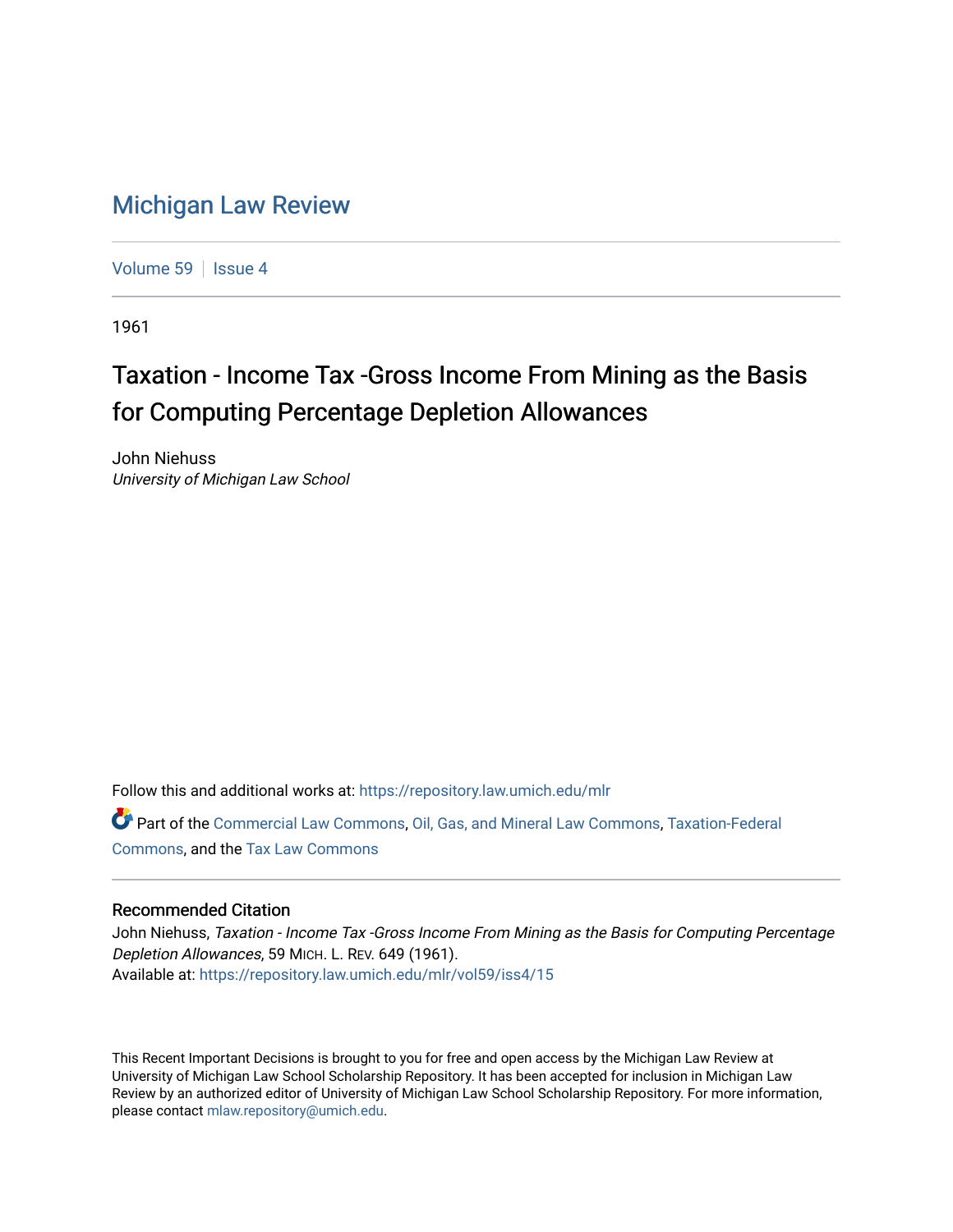TAXATION - INCOME TAX - GROSS INCOME FROM MINING AS THE BASIS FOR COMPUTING PERCENTAGE DEPLETION ALLOWANCES - Respondent, a miner of raw fire clay and a manufacturer of such clay into vitrified products, claimed a percentage depletion deduction based upon the gross income from the sale of its *finished* goods,1 contending that because its crude minerals

l Int. Rev. Code of 1939, § 114 (b) (4), entitled respondent to a percentage depletion allowance based upon "gross income from mining." "Mining" was defined to include "not merely the extraction of the ores or minerals from the ground but also the ordinary treatment processes normally applied by mine owners . . . to obtain the commercially marketable mineral product or products. . . ." Int. Rev. Code of 1939, § 114 (b) (4), as<br>amended, ch. 63, § 124, 58 Stat. 45 (1944) [carr § 613 (c) (1), (2), which was, however, amended by 74 Stat. 292 (1960)]. It will be noted that the taxable year in question is 1951; hence, the case is governed by the 1939 code.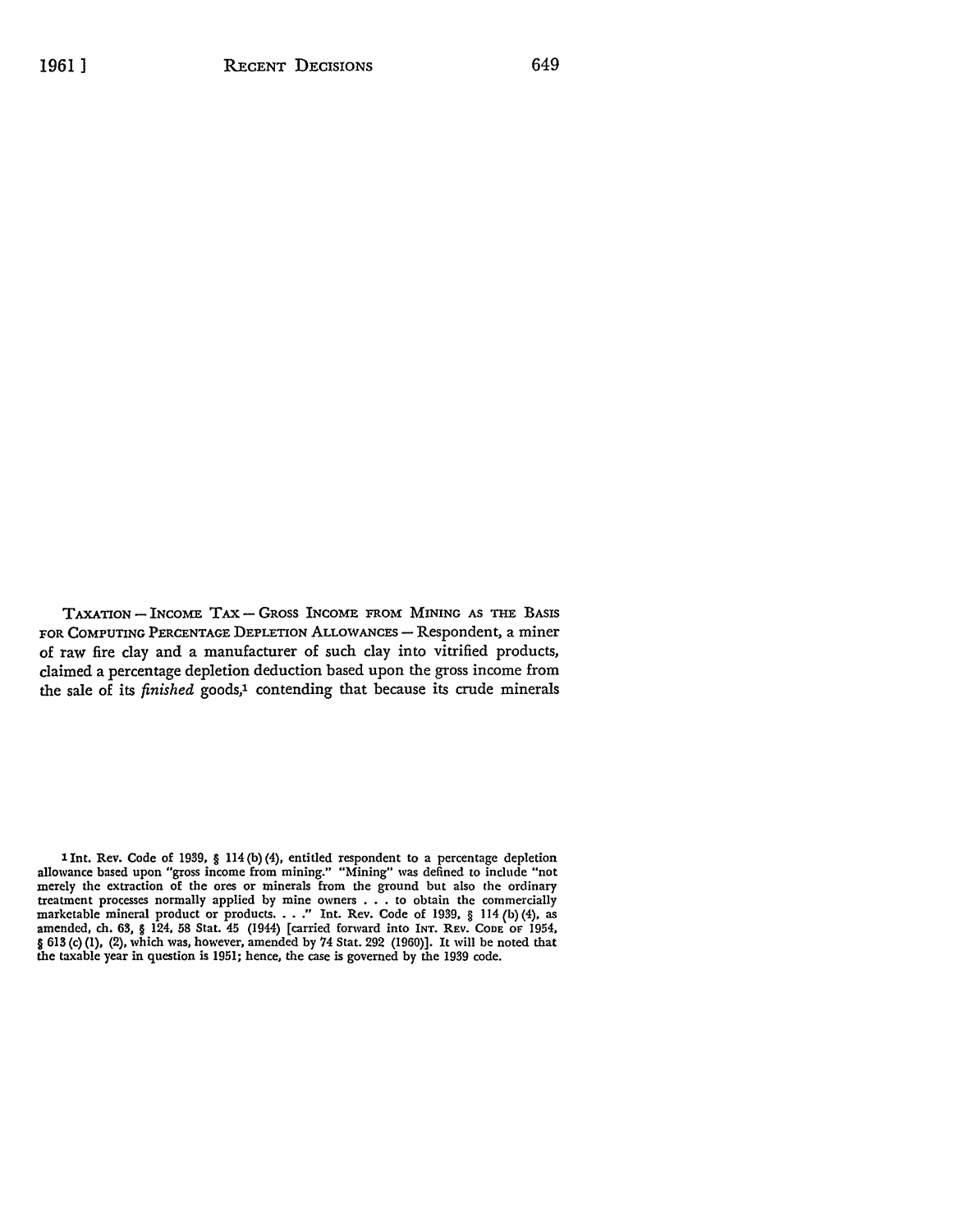could not be sold profitably in a local market, these final products were the first to meet the statutory standard of "commercially marketable mineral product."<sup>2</sup> The district court<sup>3</sup> and the Court of Appeals for the Seventh Circuit4 accepted respondent's contention. On certiorari to the United States Supeme Court, *held,* reversed, one Justice concurring. The fact that a taxpayer himself cannot sell his crude minerals at a profit does not make them commercially unmarketable within the meaning of the Code. *United States v. Cannelton Sewer Pipe Co.,* 364 U.S. 76 (1960).

One of the important questions in litigation seeking to define "commercially marketable mineral product"<sup>5</sup> has been whether a particular taxpayer's crude mineral is commercially marketable if he cannot sell it at a profit in a market which other producers use to make profitable sales of the same product. Lower federal courts have consistently held that it is not.6 The effect of these decisions has been to allow depletion deductions to be computed by reference to the gross income from the sale of finished mineral products and thereby to increase the possibility of excessive depletion allowances. In overruling this line of decisions, the Supreme Court resolved the interpretative problem facing it by reference to the pre-enactment legislative materials.7 On the basis of the implications of these congressional reports, it properly adopted an industry-wide test for determining commercial marketability: if a mineral is being sold on a profitable basis by other miners, it is commercially marketable, regardless of whether the particular taxpayer can market it at a profit.

Although the acknowledged basis for adopting such a test was a proper technical interpretation of legislative intent, the industry-wide standard has the additional merit of producing a result that is more consonant with an economically acceptable theory of percentage depletion than the individual taxpayer approach it replaces. Although the depletion rates are admittedly arbitrary and the actual deductions bear no relation to the cost basis of a taxpayer's mineral, the most compelling economic justification for permitting the depletion of non-strategic minerals is tax-free recovery for the

2 On the other hand, the Government argued that the raw clay was "commercially marketable" and that the depletion allowance should be computed by reference to the constructive gross income from the hypothetical sales of the crude minerals.

3 Cannelton Sewer Pipe Co. v. United States, 58-2 U.S. Tax Cas. 9676 (S.D. Ind. 1958). 4 Cannelton Sewer Pipe Co. v. United States, 268 F.2d 334 (7th Cir. 1959).

<sup>5</sup>See generally White & Brainerd, *Percentage Depletion of Minerals- A Costly Study in Definitions,* 34 TAXES 97 (1956); Hobbet & Donaldson, *Percentage Depletion for Minerals,* 37 TAXES 477 (1959).

6 Riverton Lime & Stone Co., 28 T.C. 446 (1957); Sparta Ceramic Co. v. United States, 168 F. Supp. 401 (N.D. Ohio 1958); Standard Clay Mfg. Co. v. United States, 176 F. Supp. 590 (W.D. Pa. 1959); Cannelton Sewer Pipe Co. v. United States, 268 F.2d 334 (7th Cir. 1959). See also Commissioner v. Iowa Limestone Co., 269 F.2d 398 (8th Cir. 1959); Bookwalter v. Centropolis Crusher Co., 272 F.2d 391 (8th Cir. 1959).

7 See S. REP. No. 627, 78th Cong., 1st Sess. 23-24 (1944); *Hearings on H.R. J687 Before Senate Committee on Finance,* 78th Cong., 1st Sess. 258 (1944); *Hearings Before the Committee on Ways and Means of the House of Representatives on Proposed Revisions of the Internal Revenue Code,* 80th Cong., 1st Sess., pt. 3, at 1857 (1947); S. REP. No. 2375, 81st Cong., 2d Sess. 53-54 (1951).